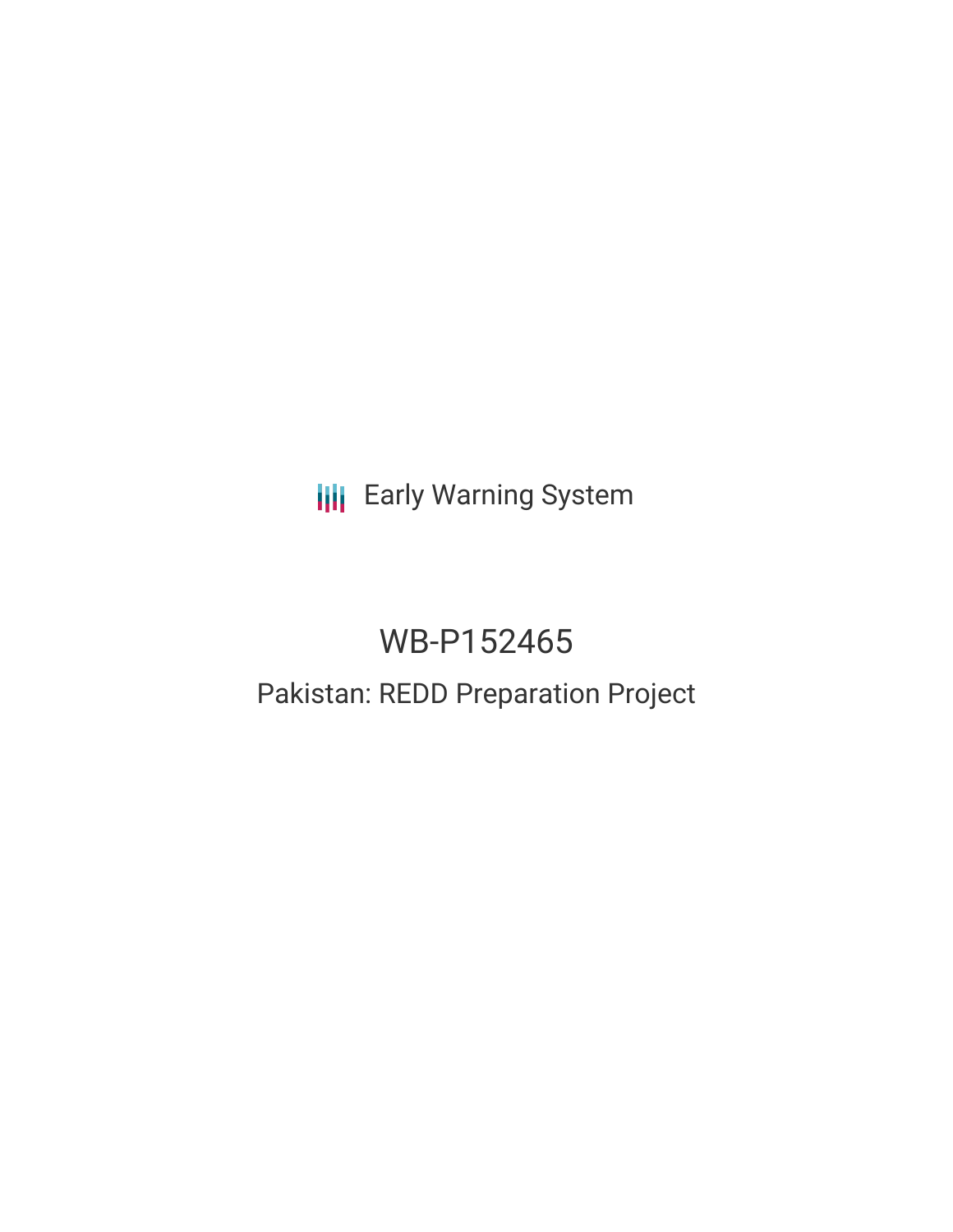

#### **Quick Facts**

| <b>Countries</b>               | Pakistan                                                              |
|--------------------------------|-----------------------------------------------------------------------|
| <b>Financial Institutions</b>  | World Bank (WB)                                                       |
| <b>Status</b>                  | Proposed                                                              |
| <b>Bank Risk Rating</b>        | С                                                                     |
| <b>Borrower</b>                | Government of Pakistan                                                |
| <b>Sectors</b>                 | Agriculture and Forestry, Climate and Environment, Law and Government |
| <b>Investment Type(s)</b>      | Grant                                                                 |
| <b>Investment Amount (USD)</b> | \$7.81 million                                                        |
| <b>Project Cost (USD)</b>      | \$7.81 million                                                        |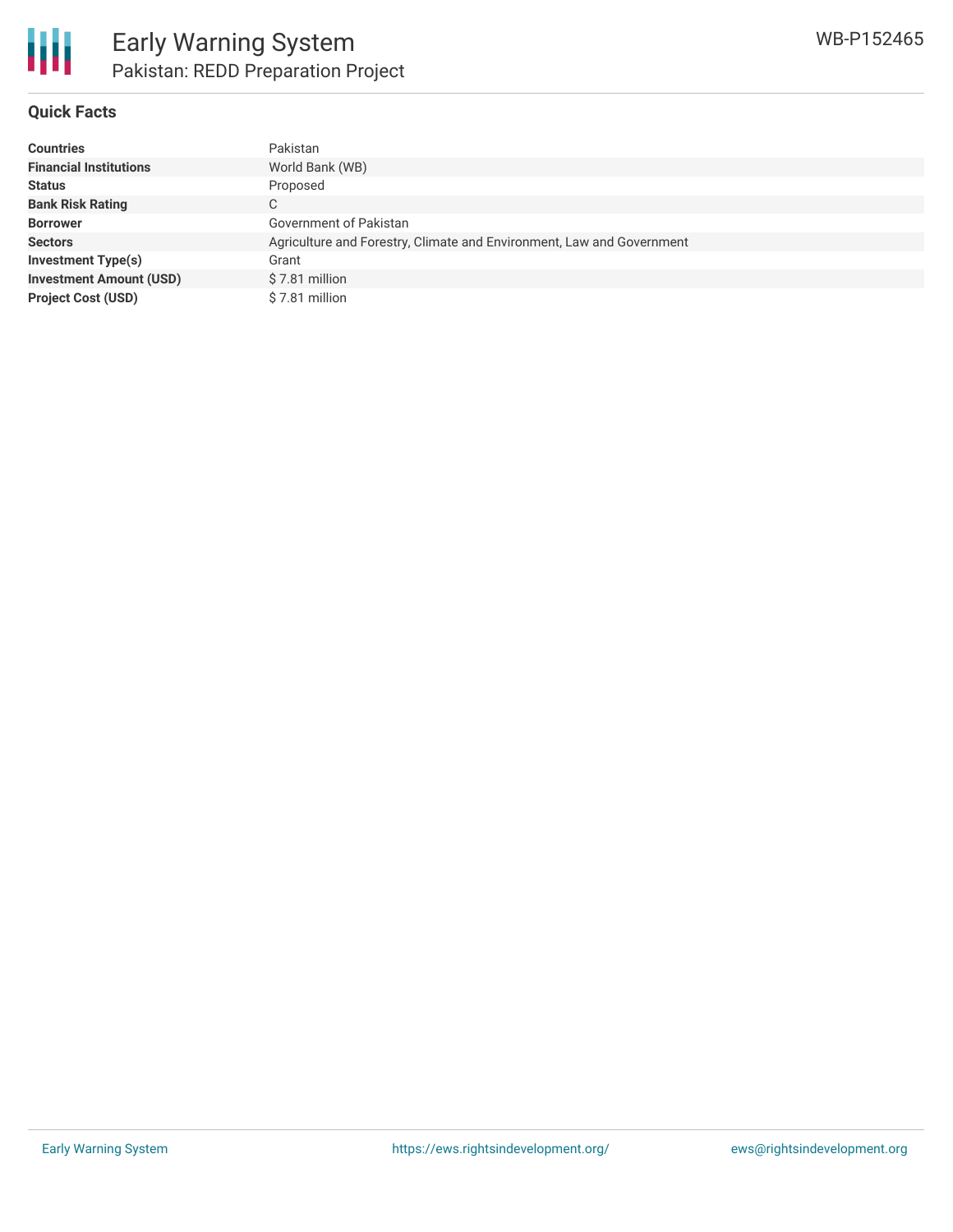

#### **Project Description**

The development objective of the proposed Readiness Preparation Activities is to strengthen capacity of the Government of Pakistan to monitor deforestation and manage forest and land usechange related greenhouse gas emissions through a socially, environmentally a nd technicallysound national REDD+ strategy.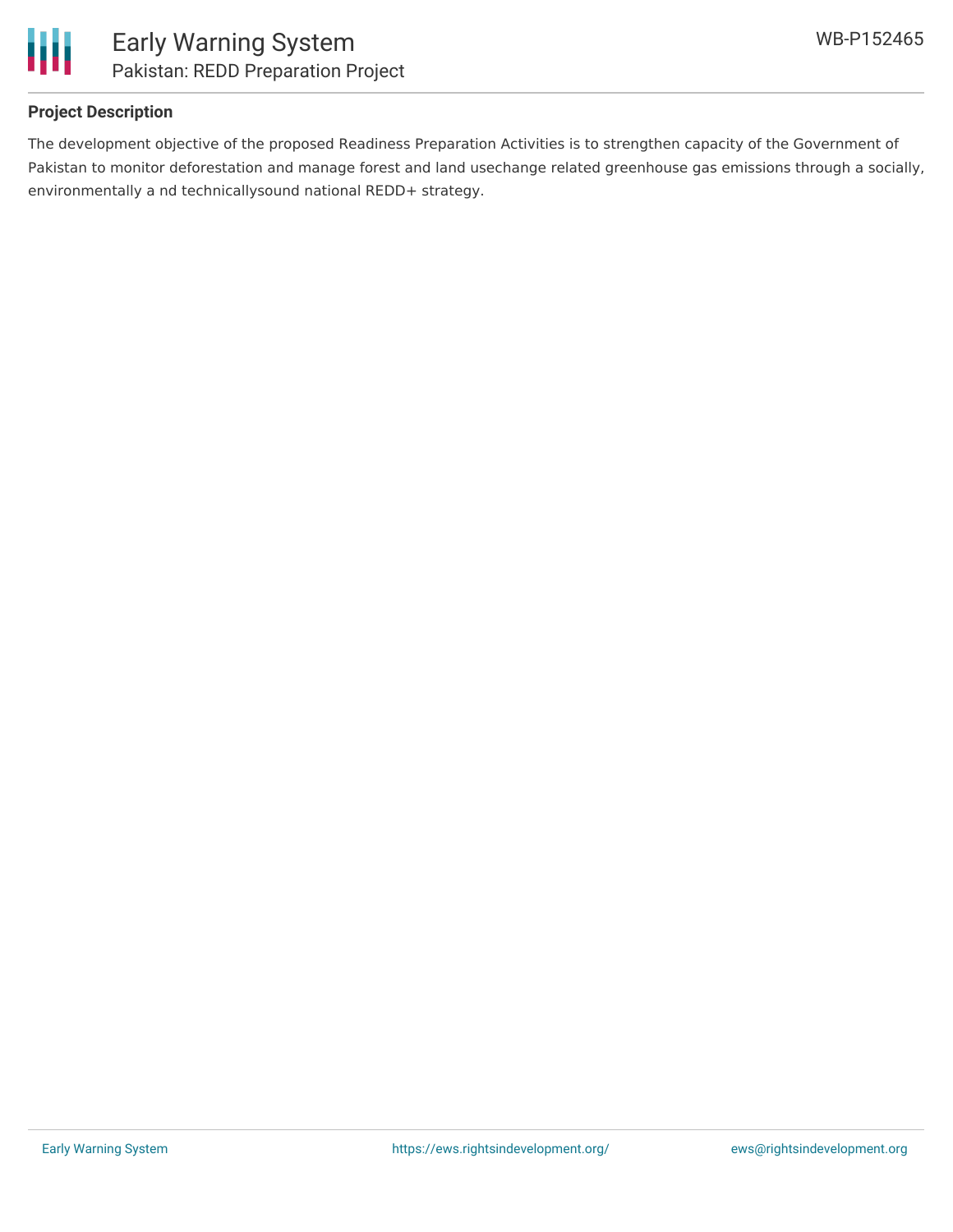#### **Investment Description**

World Bank (WB)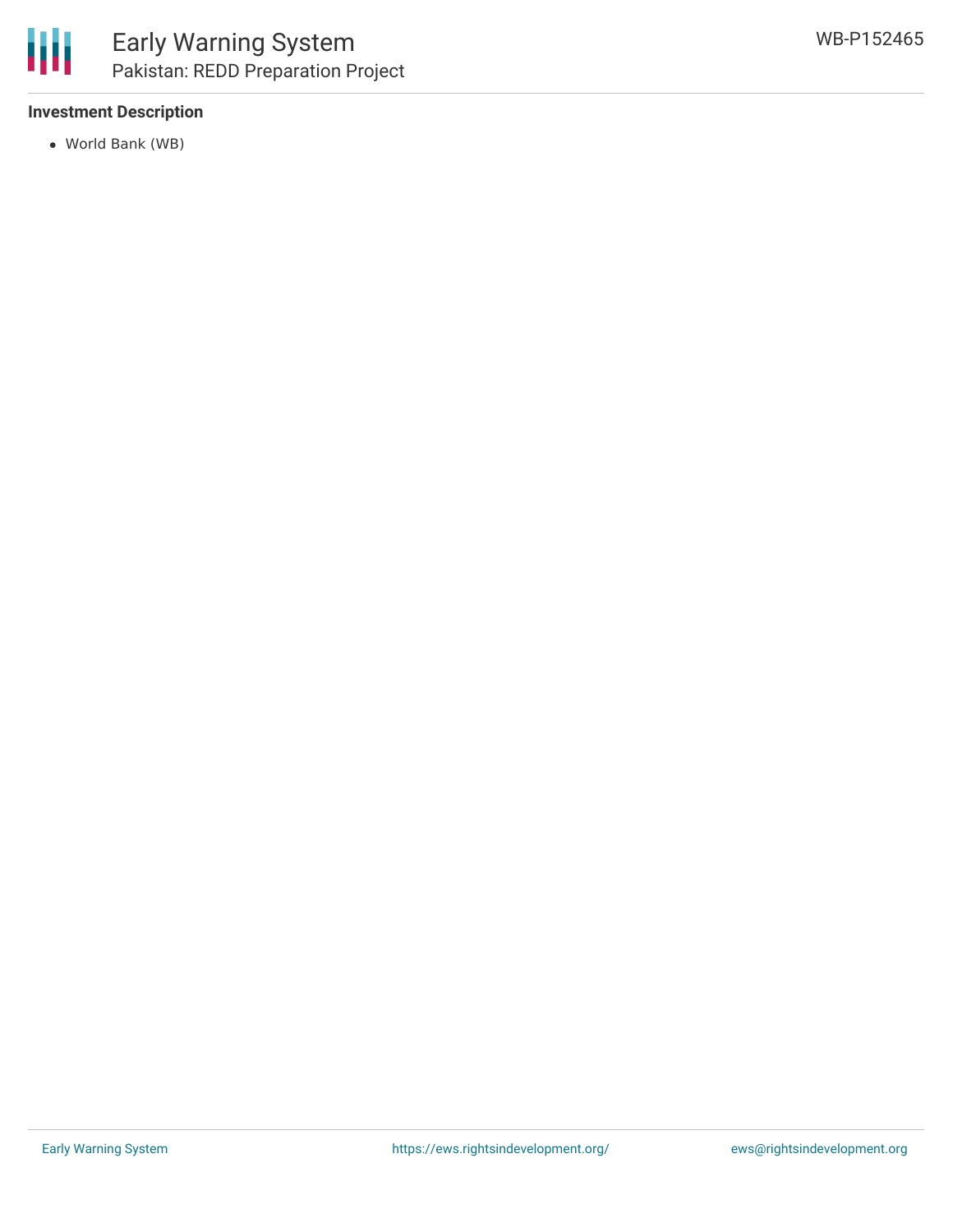### **Contact Information**

#### ACCESS TO INFORMATION

To submit an information request for project information, you will have to create an account to access the Access to Information request form. You can learn more about this process at: https://www.worldbank.org/en/access-toinformation/request-submission

#### ACCOUNTABILITY MECHANISM OF THE WORLD BANK

The World Bank Inspection Panel is the independent complaint mechanism and fact-finding body for people who believe they are likely to be, or have been, adversely affected by a World Bank-financed project. If you submit a complaint to the Inspection Panel, they may investigate to assess whether the World Bank is following its own policies and procedures for preventing harm to people or the environment. You can contact the Inspection Panel or submit a complaint by emailing ipanel@worldbank.org. Information on how to file a complaint and a complaint request form are available at: https://www.inspectionpanel.org/how-tofile-complaint